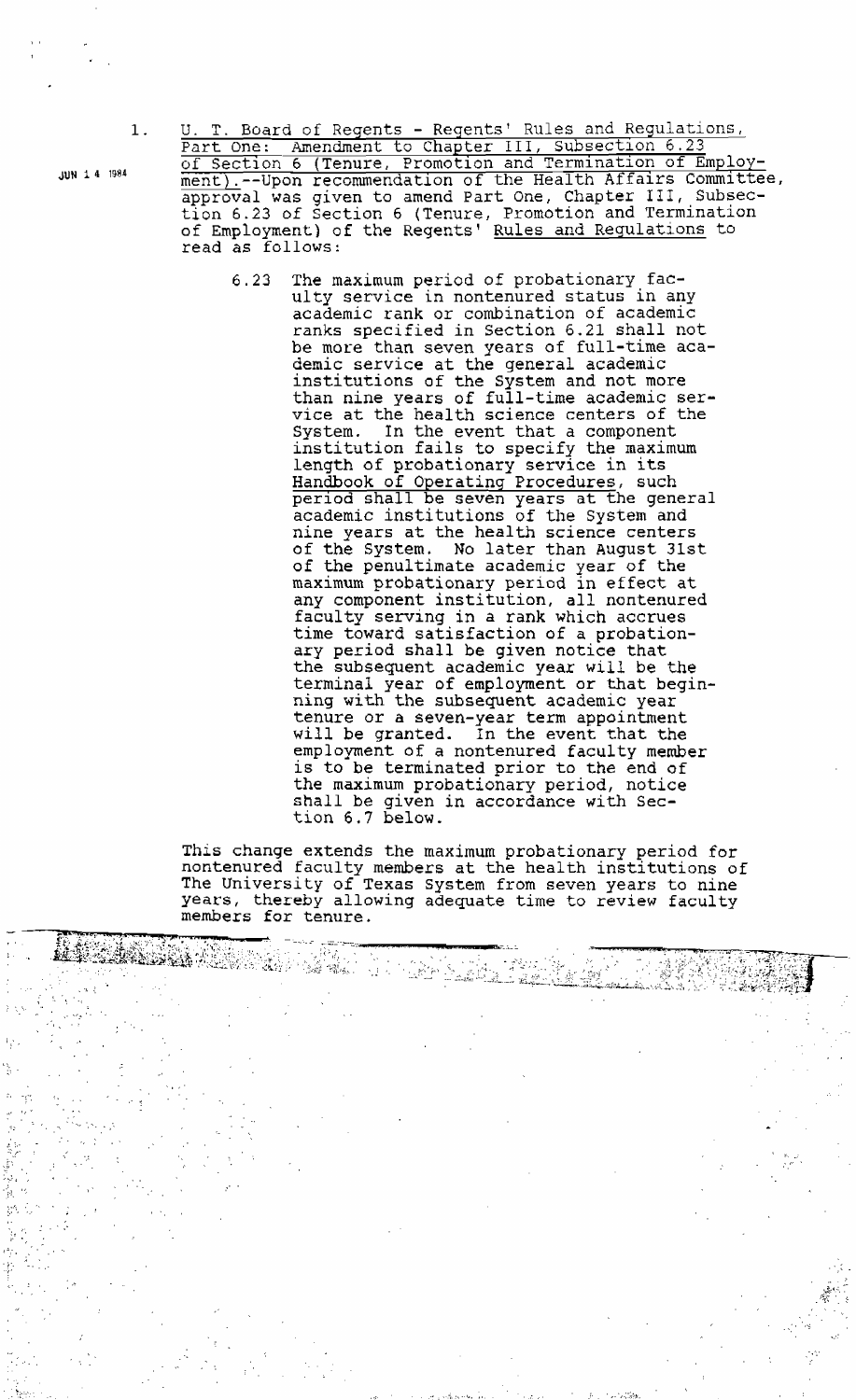U. T. Board of Regents - Regents' Rules and Regulations,<br>
Part One: Amendment to Chapter III, by Adding a New Sub-<br>
section 6.26 and Amending Section 6.3.--Upon recommenda-<br>
tion of the Health Affairs and Academic Affairs **APR 12 l9&** amroval **was aiven** to amend Chapter I I I **of** Part One of the  $k$ egents' <u>Rules and Regulations</u> by adding a new Subsection 6.26 and amending Section 6.3 to read as set forth **below.** 

> **These** amendments **explicitly** state the position of The **University** of Texas **System** with **regard** to faculty **appointed to** the title **of Instructor, Assistant** Professor, **Associate Professor, or Professor at** a **component** institution of **the U- T.** System, **while at the same time holding** a tenured **position on the** faculty **of an** institution **of** higher education outside **the U. T.** System.

**6.26 A** person **appointed to a faculty position with** the title **of Instructor, Assistant**  Professor, **Associate Professor,** or Pro**fessor at** a **component** institution **of** the *System* **may** not, **during** the term of **such appointment,** hold a **tenured position** on the **faculty of** another **educational institution outside the System.** 

**6.261 Appointments** within **the System to the above** specified titles **shall be** conditioned **upon** the **appointee having** resigned **any tenured position that the** appoin**tee may** then **hold on** the **faculty of an educational** institution **outside the System. Such resig**nation **must be completed** and effective prior **to the effective date of** the **appointment** at **the System** component; **otherwise, such appointment shall be void**  and **of no** effect.

ha Ke ACHARACH (1954)

- 6.262 The acceptance **of an appointment to a tenured position on** the faculty of **an educational institu**tion outside the System **shall be considered** as a resignation of any faculty **position with the**  title **of Instructor, Assistant Professor, Associate** Professor, **or** Professor that **such appointee may** hold **at** a System **component.**
- *6.3* **Termination by** an **institution** of the **employment of**  a **faculty** member **who** has been **granted** tenure **and of**  all other **faculty members before** the expiration of the stated **period of** their appointment, except as **is otherwise provided in Subsection** 6.26, or **by resigna**tion **or retirement** for **age in accordance with these rules, will be only** for **good cause shown. In** each **case the issue will be determined by an equitable**  procedure, affording protection **to** the rights **of the individual** and **to the interests of** the **System.**

 $1.$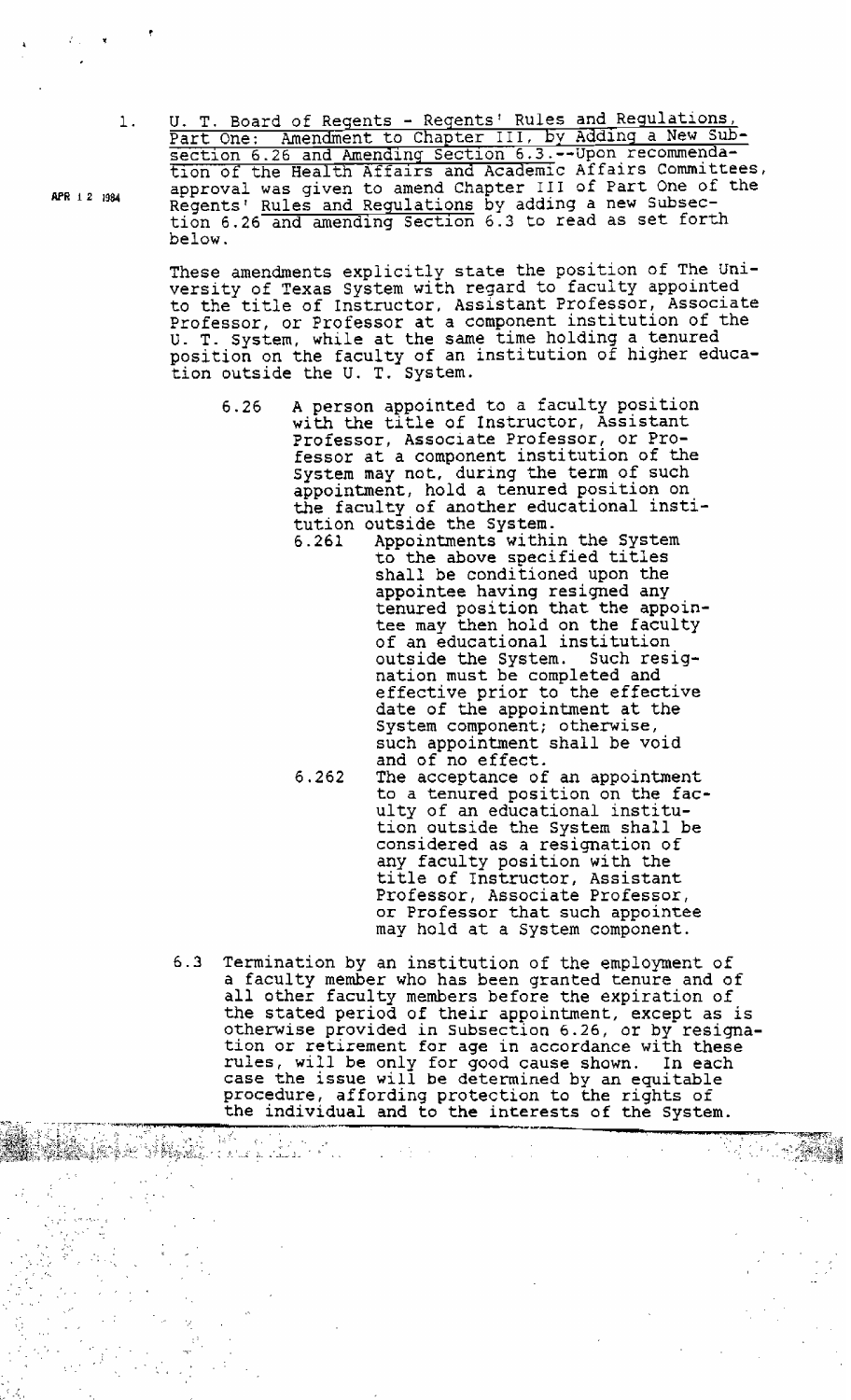9 1984

**U.** T. Austin - **Colleqe of Engineering:** Approval **to Name**  Certain **ROO~S** in **the New Chemical and Petroleum Engineering Building for Specified Donors and Room 5.202** in the **Enqineering** Teachinq Center **11 the Joe** D. **Kubicek ~emorial Room (Reqentsf Rules** and Regulations, **Part** One, Chapter VIII, Sectlon 1, Subsection **1.2, Naming** of Facilities Other Than **Buildinqs).--In accordance** with **the** Regents' Rules and **Requlations, Part One,** Chapter **VIII,** Section **1,** ~mon **1.2 relating to the naming of facilities other than buildings, approval** was given **to name the following rooms** in the new **Chemical** and **Petroleum Engineering Building of the College**  of **Engineering** at The **University** of **Texas at** Austin in **recog**nition of **substantial contributions:** 

- **a, Room** 2.704 **The R, A. McKetta ChE** Tutoring **Room**
- **b. Room** 2.713 **The AIChE Student** Chapter **Room (AIChE--American** Institute **of Chemical Engineers** )

Stations

**c. Room 2.8025** - Student **Study Hall** 

Further, **the Board approved** *the* **designation of Room** 5.202 in the Engineering Teaching Center II as the Joe D. Kubicek **Memorial Room** in **recognition of more than \$11,000** in **gifts**  from the family and friends of the late Joe D. Kubicek.

**See Page 103** , **Item** 27 for **establishment of the** Joe **D.**  Kubicek Memorial Scholarship in the College of Engineering.

II siyada ba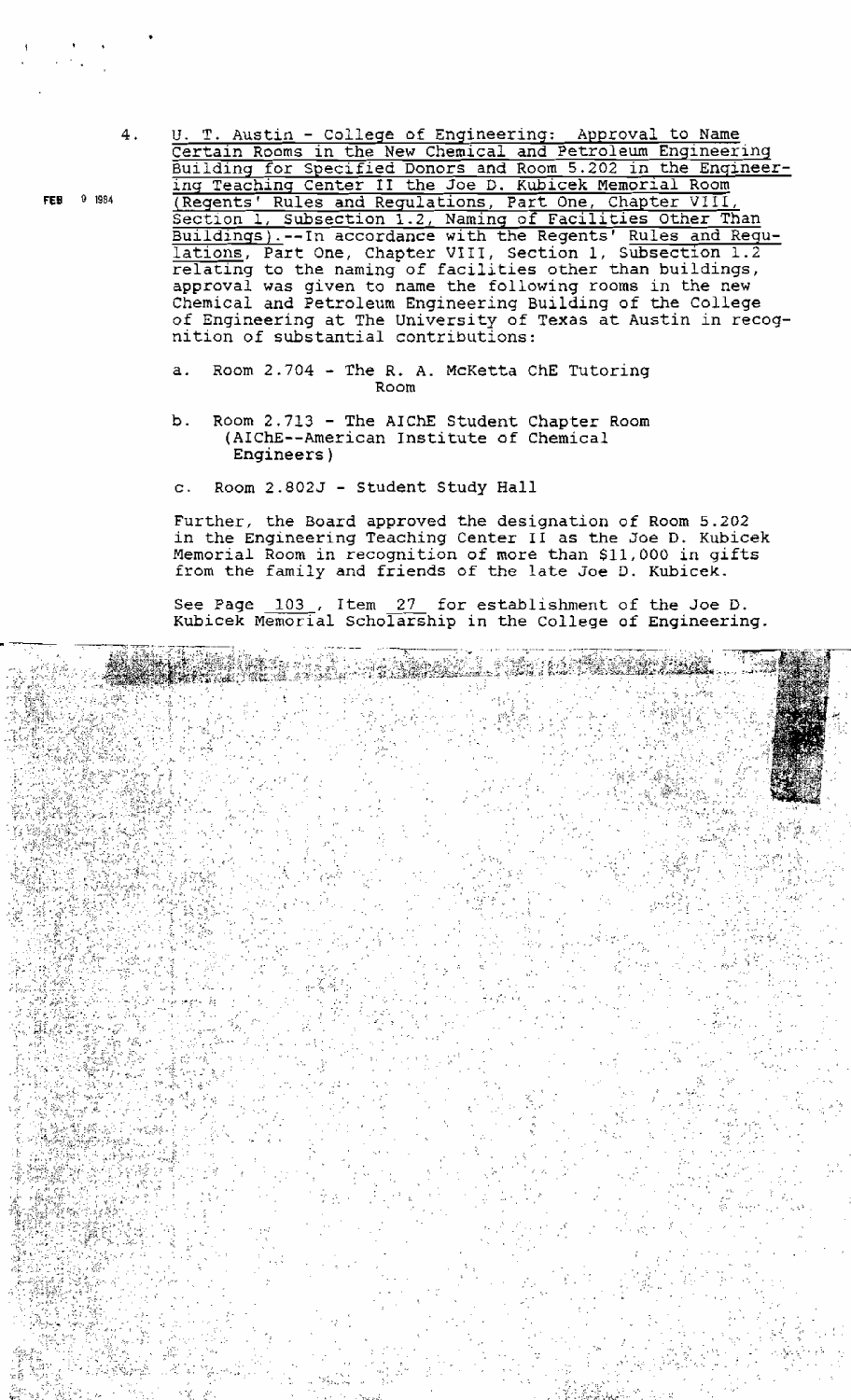-\*\_. ,

, ,  $\mathcal{L} \in \mathbb{R}^{n \times n}$  ,  $\mathcal{L}$ 

-.' , , - - *,-&-y::* :,,<, : ,:, .. . ,, > ., ,. ,' ' **<sup>I</sup>**

,. . . , - -, , ,,

**A,** . , , **CC;,~** . .,:, , - ., ., . ..: , ,

- >-

(,,, - , ,,- , , . ,.

'. .. 1 < ,:-, ., ,,, . . **<sup>I</sup>**

, , ;. ,; ,,>:,:, , , **A.** 

-,

>, .'? '- **i.** ' , -, ,, m . **'I <sup>I</sup>**

 $\vec{\xi}_i \gamma_{\vec{\xi}_i}$ 

**<sup>3</sup>**-, .,, - , ',

**1. U. T. Board of Regents** - **Reqents' Rules and Requlations,**   $\frac{\text{P}}{\text{Par}}$ **tion** 8 (Conflict of Interest, Performance **of Services, and** nFC 8 1983 **USE of Universitv ~acilities).--with** the **concurrence** of the Health Affairs **Committee,** the **Academic** Affairs **Committee recommended, and** the **Board** approved, an amendment **to** Part One, Chapter VII, of the Regents' Rules and Regulations, by adding **a new** Section **8.** 

> **This** amendment **as set** out below **brings** the **Regents' Rules and Regulations into full compliance with Article 6252-llf, Vernon's Texas Civil Statutes,** which **requires** a state **agency**  that **is authorized to** accept money from private **donors or from** "private **organization[s] designed to further** the **purpose**  and **duties of** the **agency", to** adopt **rules by January 1984, governing the relationship between the agency** and such **organizations or donors.**

## **Sec. 8. Conflict of Interest,** Performance **of Services, and Use of University Facilities.**

- **8.1 Unless specifically authorized by law, no** officer **or employee of** The Univer**sity of Texas System or its component institutions shall** accept **remunerations from or serve as an officer, director, employee, or agent of an external non**profit corporation **or an external** entity **that** has as **its primary objective** the **provision of funds or services** for the furtherance **of** the **purposes and duties of** the **System or its components.**
- **8.2 No** officer **or employee of The Univer**sity of Texas **System** or **its** component **institutions shall act as the** agent for **any corporation, association,** organization, **partnership, or individual** in **the negotiation of** the **terms or conditions of any agreement relating to the provision of funds, services, or property to the System or its components by such corporation, association, organization, partnership, or individual.**
- **8.3 The utilization of equipment, facilities or services of employees and** offi**cers of** The **University of Texas System**  or **its** component **institutions by an**  external non-profit corporation **or external** entity **that has as** its primary objective the **provision** of funds **or services** for the **furtherance of** the **purposes and duties of** the **System** or **its components shall be permitted only in accordance with a negotiated agreement that provides** for the payment **of adequate compensation** for **such equip ment,** facilities **or services.** . ., -. , < ... .. - ., ., , , . ., . <. , . , - - , , **,,p,:** ,..,. , ,, >11 -.:,. ,, ,.-,.,. -, , **\_\_\_..\_171\_\_** ".,.-- >---- - ,. . . . , **,L** ". :

: :. ,,: **I..** .I, ,', .. -. '. 4

. ,: , .. **I..** ' ,. , - ,, ,,. , , , m,

. The second contribution of the contribution of the contribution of the contribution  $\mathbb{C}$  , we can also be contributed for the contribution of the contribution of the contribution of the contribution of the contribut

.. **.I** 

 $\mathbb{R}^n \times \mathbb{R}^n$ 

.. ,

 $\frac{1}{2}$  ,  $\frac{1}{2}$  ,  $\frac{1}{2}$  ,  $\frac{1}{2}$  ,  $\frac{1}{2}$  ,  $\frac{1}{2}$ 

-, , , ,

**.1<",** , +:: ,- , , - . **"I <sup>I</sup>**: .,, - -' - )\*c-; <,?;:!: ?:;;,.\$:;> :." .,,>.;;.,.;: **-,:.\$;>:T.,."** , **T.,** ,.I. , ;--, . **-5:;** ,: . ,, **rr,** <,, ,, -<-. . > .. <., . , , , , , '. , - - < : ,., .<- ,< ,-<\$ . . ..< ! *7,* . , , , ' , , ! ., . -, - . , , . , . , , , :: ,.: .. - : **:-.d,:.,.~~,.** .>; **rn.2** ,\$ " **,,.<A** ,,, ,, -, <,=,, < ,,,! **.,-;';',v:-.,,,** ,<, ,'-" **<sup>i</sup>**' --::/-'' , -, <.' **A,;,** '< - ' : ,

., , , ;:, , , - **.,91,.** ,,.. ,. **"L'** - , , - ' ' , . - . , , . , , . ,- *.r{* ,',;.-->,. '.- ,:,:,,,; ,..... , , , ,::<,>:- 7 , : ,., ., , ' . , - ,... ,. , ' , , . ,- , , ,! , ; ,> ,, ;-, -, .:, **I** .. m <, ' ,: **I <sup>I</sup>**, - , . **.A** , -. ,, . **1>** "" " , <, **>;.,:A <sup>2</sup>**,.-:,, ,. , , -

, , :., -' .-":': ;>>: : ,> ,, -, ' , , ,.. <, :, - ,

, . + --,;; **-'i,,,:** -<- - , .\*>. , ,,> ' . , . > ., : ,.I . -,, ',, **7.** " , ,, .' ,. - . , >' ;, ,<. , , , , , ,: ,, '. ,-,; ,, , - . . :;., ,, ,; , :< ;. ,, . . ". -' -' : ' -. , **<sup>I</sup>**,,". , < ,,

, , ., , .,, . , .,. , . -, ,- ,

, ,. , .: , - , ,

**I...., .I** - , .. . ,, , ., , **4..** , **,'-I'** , **->\*I,.** : , -. .- ' .. .- , . **I.>,,** . .; ', - . , ., i:., **i.** ,: , , -

. ., ,,, , . **L.'** . ". . .:. . , <- ,,. , , . ,, ,,.-- ,,,'., -- . :> .' , , ., , ., . ,, , . ,- ,.< :. .> - ,, , ;<- : -, ,, , '... , " ,. . . - ,<\$ - -, <,,-

, ',, ,.. **I** , -, , , , ,. > .' ,;.' ,,; ,..-. ; ,:, ,<-.,, '. ;, . " . , . -. . . . - <, ,:. , , , ' ., ,... < , , :.,I.L :. **<c;\\*>:** ,:.:,,,:: ,< <,<- :,,: ,;;;;: :',: ,':; **:y>-:,:** , -, , - . - I.' , ' , . ,, , . .:I- **I... '3:** >,, **;.,:,\*,:7L,,',..,:~,.,;,,mAt:.::** ,;, **i"c-,k,,k,!<,** !,+. :.:; <- ;&, ; -;. . . , .><.-, **5,** 

' **..I** , , -. , ,, **k** .- :% ,;, <" '- , - - : , -" ,- ,' ' , . " - - < ' < **5..** - - .. . .,- . . , , ' \,,:> <:,. .,. .!,, ,<,, ,,, ,,?. , , , , I I' . ,, , , - -, ,, >.. ,. , < , , , ,, ', **5-** - < , ,, , . , ., , , , , ;',> , ,< :, - , -- ". , :, . .' ' '- **<.>A** - , - 海 / 納 / 薬/ 議和法 / 大学/ 案/ 文字 / 科 / 大夫/ マンド・マーク / マンド・マーク / マンド・マーク / マンド・マーク / ブラッド

., **,A** ,, -, <, , , ; . , ,, , , ., ,."! > , , -' , ,, ,-.' **r-.** > , . , , , ,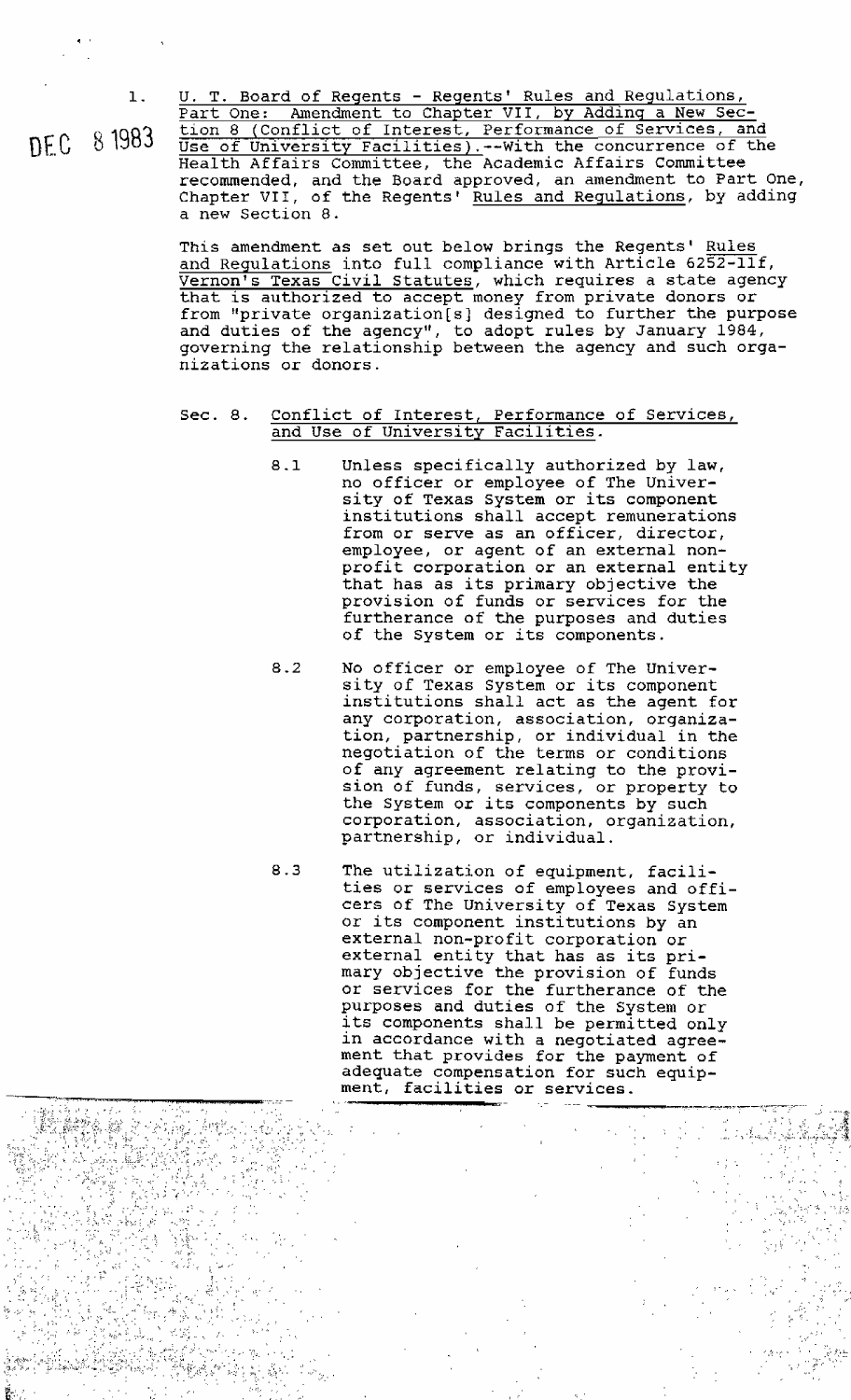OCT 13 1983

**U. T. Austin: Approval of Amendments to the Resolution Establishinq the John Charles Townes Foundation of** the School of Law (an Internal Foundation) and Authorization **for** Editorial **Chanqes to subsection 4.33, Section 4, Chapter VII,** Part **One, Reqentsf Rules** and **~egu1ations.-- Approval was** given **to amend** the **Resolution formalizing**  the **creation of** the **John Charles Townes Foundation of the School of Law** (an **Internal Foundation) at** The **university**  University of Texas at Austin, adopted by the U. T. Board<br>of Regents on June 27, 1942, to read as follows:

## **RESOLUTION**

**WHEREAS, by order dated** July **9, 1941,** The **3oard of Regents of The University of Texas System approved**   $e$ stablishment of the John Charles Townes Foundation, **and now desires** formally **to declare** the **conditions under which it will** accept **in** trust **any gifts made to such Foundation,** 

**IT IS NOW RESOLVED,** that **the Board of Regents of The university of Texas System (U. T. Board of Regents** ) **agrees to** accept **in trust any** and all money **or property, real or personal, given to or subscribed**  for the John Charles Townes Foundation (under circum**stances acceptable to the U. T. Board of Regents)**  subject **to the following provisions:** 

**I.** The **funds of** such **Foundation shall be devoted solely to the furtherance in the School of Law of The University of Texas at Austin of excellence in legal education, legal research, and the progress of the law (in accordance with** the **written provisions of ~e specific** gift **or bequest, where so provided); but shall** *not* **be used to supplant funds otherwise available** for **the** ordinary operating **expenses of the School.** 

**2. Donations to** the **Foundation may be** given **the name of the donor or** other **designation specified by**  the **donor, e. g.** , **the** Richard Roe Fund **of the John Charles Townes Foundation.** 

**3.** The **U. T.** Board **of Regents shall hold, manage, control, sell, exchange, lease, convey, mortgage or otherwise encumber, invest or reinvest, and gener**ally **shall have power to dispose of in any manner and** for any **consideration and on** any **terms,** the **said**  gifts, **funds or** property **in their discretion and shall** from **time to time pay out of** the **income, or if the income be insufficient,** out **of** the **principal, if authorized by the instrument creating the fund, all expenses of** trust **and all expenditures** incurred **in furthering the purposes of** the **trust.** 

**4. Neither** any donation **of the** John **Charles Tomes Foundation** nor **any income, fund or property arising therefrom in whatever** form **it may take shall ever be my part of** the Permanent **University Fund or of the Available University Fund** nor **shall** the **Legislature have power or be in anywise** authorized **to change the purposes thereof or to divert such donation, income, fund or property from those designated purposes.** 

5. **Expenditures** from **the** John **Charles Townes Foundation shall be made pursuant to written budgetary recommendations made by** the **President** thxough regular **administrative** and **budget channels to** the **U. T. Board of Regents showing the** amount **and purposes of the proposed expenditures. As in the case of all other University funds, authority** *for* **expend- iture of all funds from** the **Foundation shall be vested in the U. T. Board of Regents and recommendations** for **such expenditures shall come to the President** from **the Dean of the School of Law. The Dean of** the **School of** Law, **before forwarding such recommendations to the President, shall suhmit the same to an advisory committee designated by** he **University of Texas** Law **School Foundation (to be named as hereinafter set** out) **for their advice and**   $s$ uggestions.

, . -- -- . .-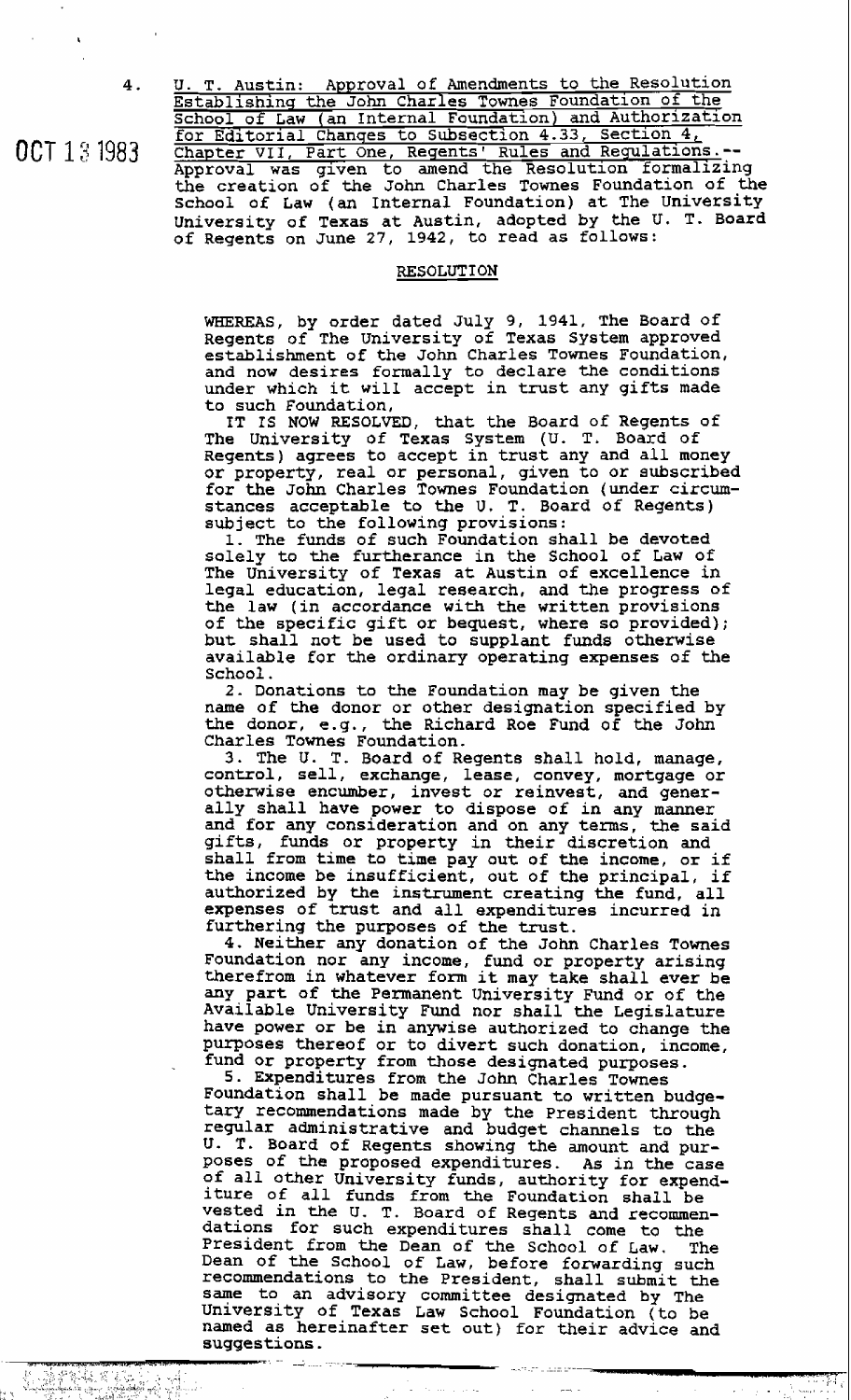**6,** The **Advisory** Committee **designated by The University of Texas Law School Foundation shall consist of three Trustees of The University of Texas Law School Foundation, designated** from **year to year by the President of** The **University of Texas Law School Foundation.** 

**Further, authorization was given** for the **Executive Secretaxy, in consultation with the Office of General Counsel, to make editorial changes to the footnotes in subsection 4.33, sec**tion **4, Chapter VII, Part** One **of the Regents** ' **Rules and Requlations to include these amendments in the history of the** John **Charles Tomes** Foundation.

.<br>The first contractive components and contract the contract of the contract of the contract of the contract of

.<br>De la familience de la familience de la familience de la familience de la familience de la familience de la fa

*Commission*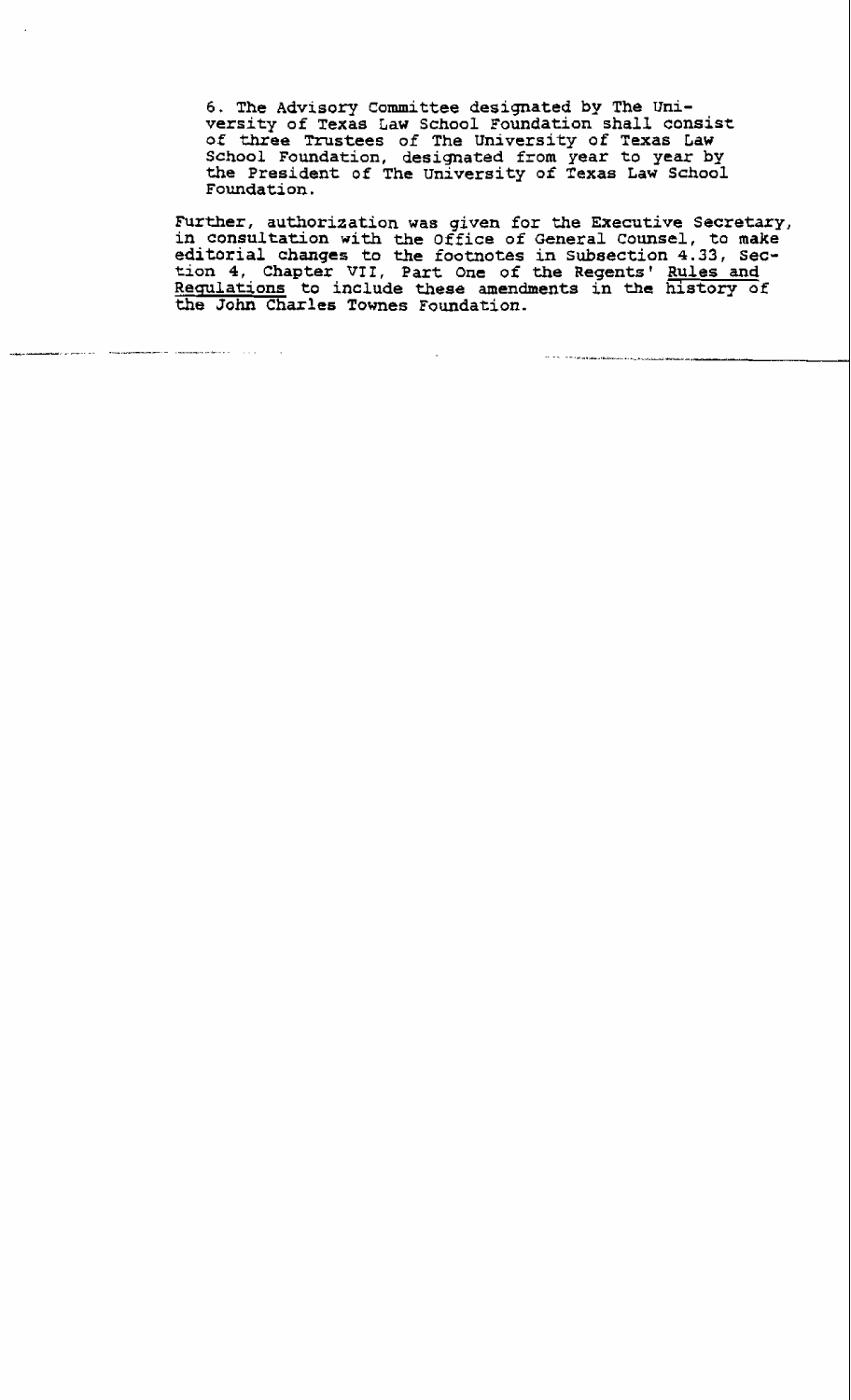**2, U. T. Board of Reqents** - **Reqentsf Rules** and **Requlations, Part One: Amendment to** Chapter **VI, Section 6, Subsec-** ' tion **6.12, ~ubdivision 2** (Operation **of Vendinq Machhes).-- Approval was given to amend subdivision 2 of subsection 6.12** OCT 1 3 1983 **of section 6** (operation **ai vending Machines of chapter VI of Part** One **of the Regents Rules and Requlations to read as follows:** 

> **(2) The sale or offer** for **sale of any food, drink or other product or sexvice that may be lawfully sold by means of a vending machine operated by the institution or** its **subcontractor in an area designated in advance by the chief administrative officer or his delegate for the conduct of such activity.**

This **change will broaden the authority of** component insti**tutions to** contxact **for different types of** vending **machines and will also eliminate the need** for **future amendments to this section in order to accommodate new products and services which are dispensed through vending machines.** 

- **3. U. T, Board of Reqents Reqentst Rules and Requlations, Part Two: Amendments to** Chapter **VI, section 2** (Optional **Retirement** Proqram) **and Approval of Amendments to the Conditions to be Met by ~rqanizations Scekinq ~uthorization to** OCT 13 1983 **Provide Annuity Contracts, Custodial Accounts or Investment Contracts Under the Optional** Retirement **Proqram** for **The Unlversity of Texas System.--The Board approved the** following amendments **to Section 2** (Optional **Retirement Program) of**  Chapter **VI** of Part Two of the Regents' Rules and Regulations:
	- **a. Subsection 2.2 was amendedto read as follows:** 
		- **2.2 In accordance with conditions approved by the U.T. Board of Regents and in consulta**tion **with the** Office **of the Executive**  Director for **Finance and Administration, the System Personnel** Director **will review and approve the companies authorized to provide annuity contracts, custodial accounts or investment** contracts **under** the **D.R.P.**
	- **b. A new Subsection 2.3 was added to read as follows:** 
		- **In consuLtation** with **the Office of the**   $2.3$ **Executive** Director for Finance **and Adminis**tration and **in accordance** with **federal and state laws and regulations, The University of Texas System Personnel** Director **is** autho**rized to issue llGuidelines for Administration"**  for **evaluation of organizations authorized to provide** annuity **contracts, custodial accounts or investment** contracts **under the**  optional Retirement Program.

**c. Present Subsection 2.3 was renumbered as Subsection 2.4.** 

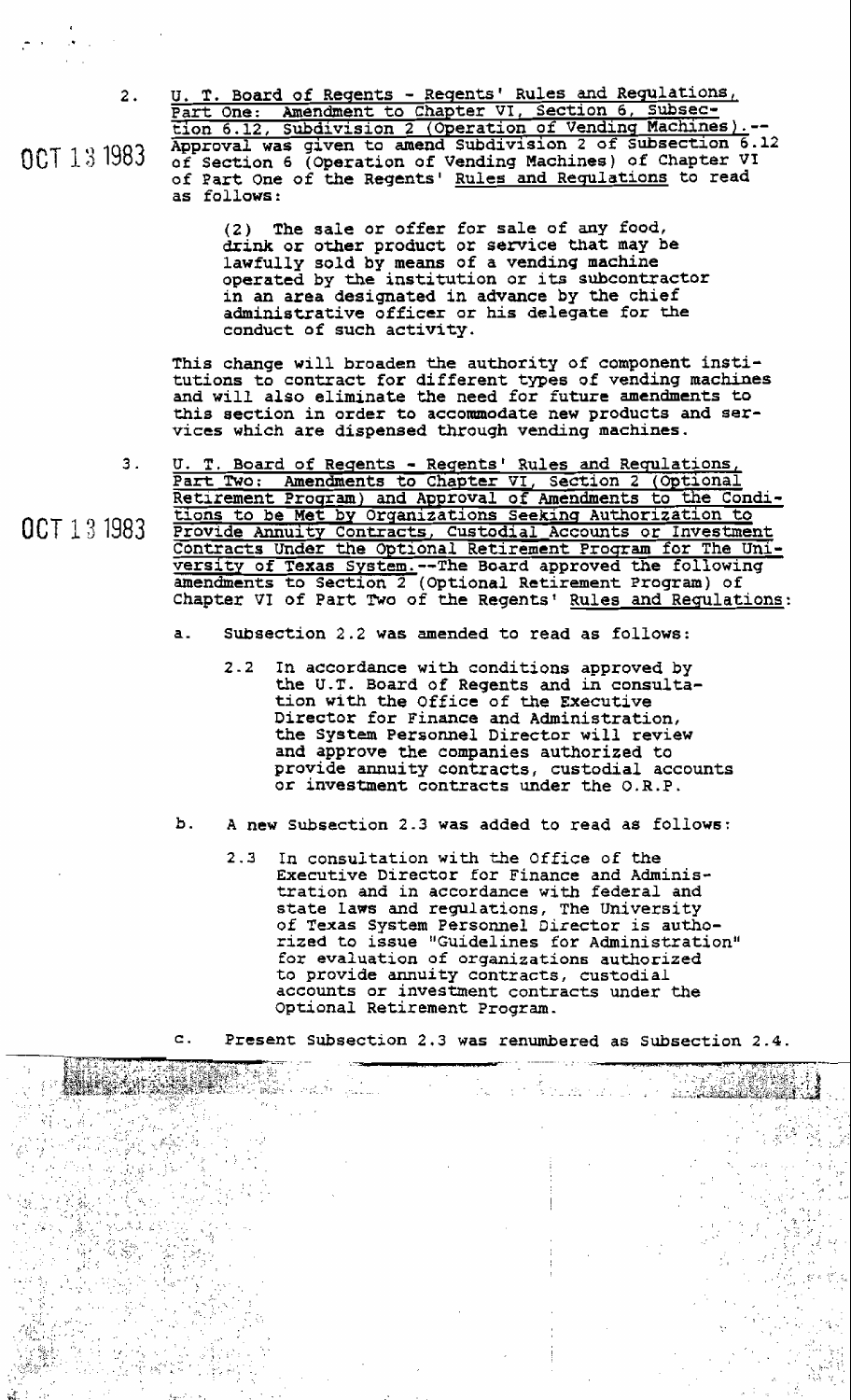AUG 11 1983

Motors Foundation Centennial Automotive Research Laboratory and Room 7.152 the General Motors Foundation Centennial Combustion Sciences Research Laboratory, Both in the Engi-<br>neering Teaching Center II in the College of Engineering<br>(Regents' Rules and Regulations, Part One, Chapter VIII, Section 1, Subsection 1.2, Naming of Facilities Other Than Buildings).--In accordance with the Regents' Rules and Regu-<br>
lations, Part One, Chapter VIII, Section 1, Subsection 1.2<br>
(Naming of Facilities Other Than Buildings), approval was given<br>
to name Rooms 1.012 and 7.152 in th Center II of the College of Engineering at The University of Texas at Austin the General Motors Foundation Centennial Automotive Research Laboratory and the General Motors<br>Foundation Centennial Combustion Sciences Research Laboratory, respectively.

T. Austin: Approval to Name Room 1.012 the General

See Page 84 related to acceptance of gifts from the General Motors Foundation.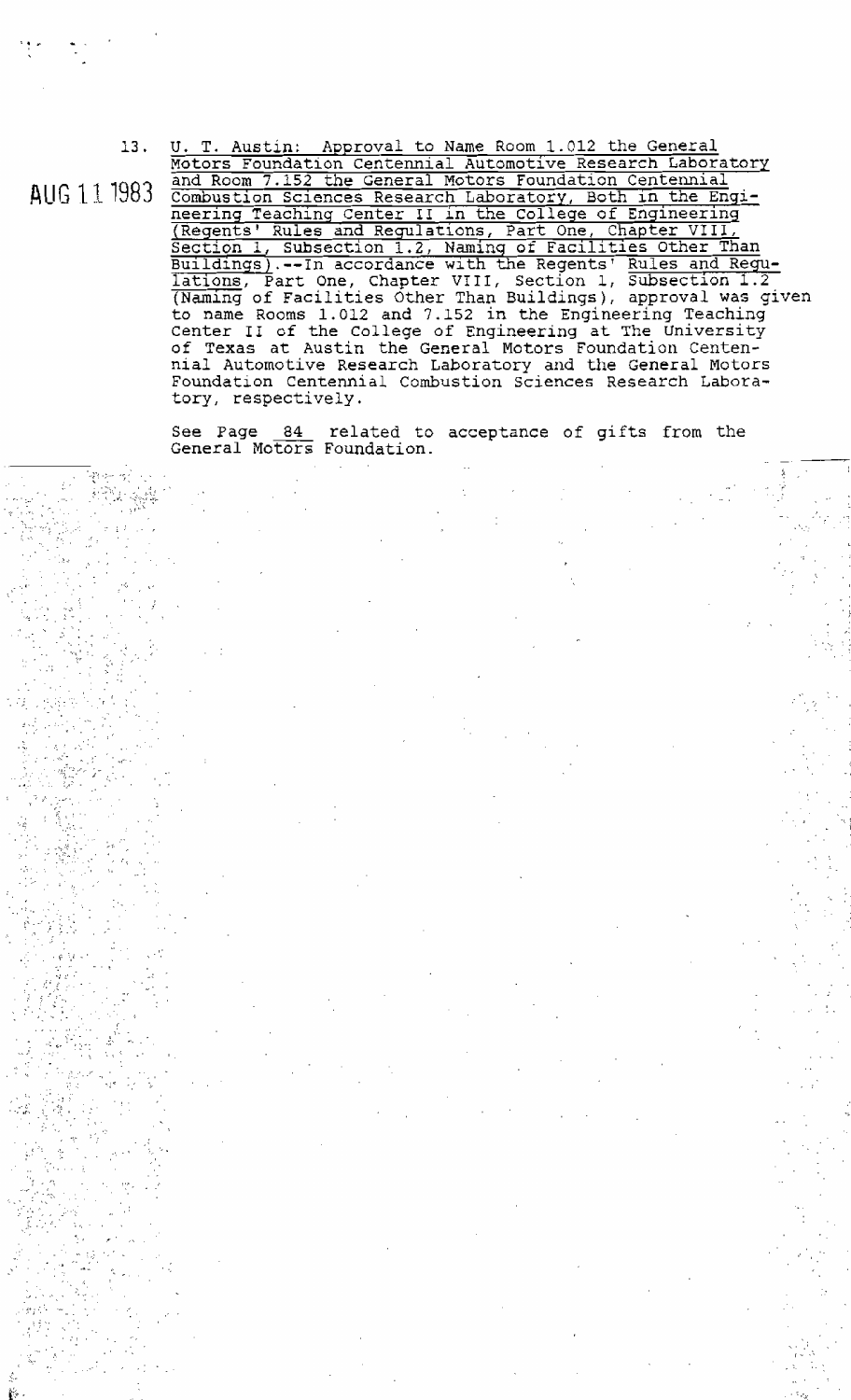FEB 11 1983

 $1.$ 

U. T. Board of Regents - Regents' Rules and Regulations,<br>Part One: Amendment to Chapter VI, Section 6 (Solicita-<br>tion on University Property).--Upon recommendation of<br>the Health Affairs and Academic Affairs Committees, approval was given to amend Part One, Chapter VI, Section 6, Subsection 6.1, Subdivision 6.12 of the Regents' Rules and Regulations as shown below by adding para-<br>graph (10) allowing solicitation of sales within University residence hall rooms or apartments upon invitation of the occupant of such premises:

> $(10)$ Occasional sales or offers of sales of goods or services that otherwise comply with state law and municipal ordinances and are conducted in the privacy of an individual university residence hall room or individual apartment when the resident of such room or apartment has given specific invitation in advance for salespersons to come to the<br>individual residence hall room or individual apartment for that purpose, provided that neither sales or offers of sales of goods or services within a university residence hall room or apartment by the occupant thereof on a continuing or scheduled basis, nor door-to-door sales or offers of sales of goods or services is included in the activity permitted by this exception.

> > gerbut d

 $<\tau$  .